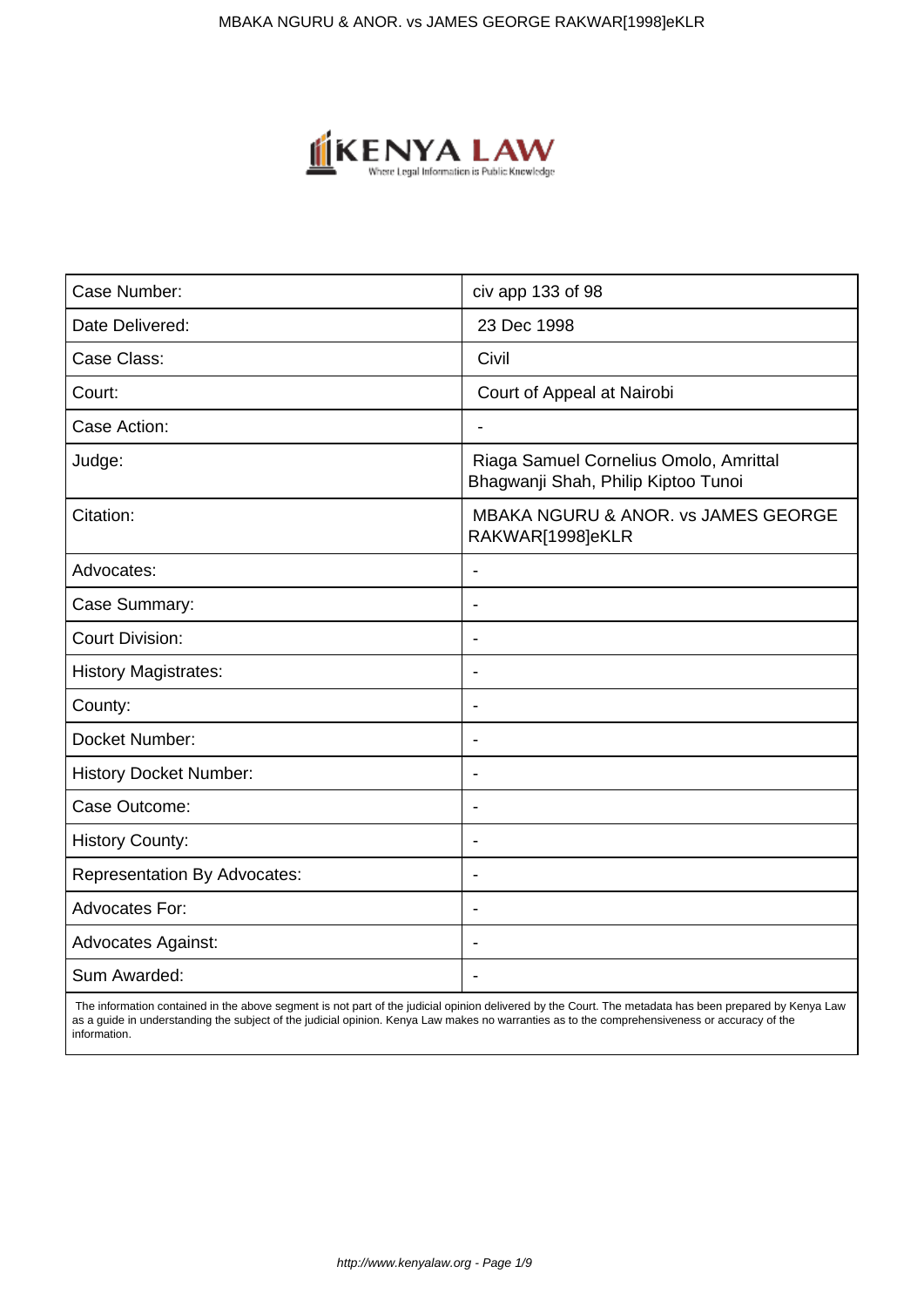# **REPUBLIC OF KENYA**

## **MBAKA NGURU & ANOR. VS. JAMES GEORGE RAKWAR**

**Court of Appeal, Nairobi Omolo, Tunoi and Shah JJ.A 23rd December, 1998. Civil Appeal No. 133 of 1998 (Appeal from a judgement and decree of Juma J. In Nrb. HCCC No. 5978 of 1993.**

Pleadings - amendment - Suit for damages for negligence against two defendants of whom one fails to enter an appearance and interlocutory judgment is entered against him on liability and for special damages - the other defendant enters an appearance and files a defence contesting liability and damages - after interlocutory judgement entered against the fist defendant but before commencement of trial against the second defendant, plaintiff amends his Plaint by consent of second defendant and includes a new prayer claim ing "future medical expenses" - at the conclusion of the trial, the judge entered judgment for a global sum against both defendants which sum included an amount awarded for future medical expenses - whether judge erred in doing so without ordering the amen ded plaint to be served on the first Defendant and without affording him an opportunity to object to the amendment.

Damages - damages for pain, suffering and loss of amenities - paraplegia - whether an award of Shs. 2,500,000/= too high.

Damages - claim f or damages for loss of future earnings - whether required to be specifically pleaded and strictly proved.

Damages - Claim for damages for future medical expenses - whether required to be specifically pleaded and strictly proved.

The Plaintiff/Respondent was a passenger in a vehicle driven by the first Defendant (the first appellant) and owned by the second Defendant (the second appellant). The Plaintiff received serious physical injuries when the vehicle overturned. He sued the two Defendants for damages arising out of this first Defendant's negligence for which he claimed the second Defendant was vicariously liable.

The first Defendant did not enter an appearance and interlocutory judgement in respect of liability and for special damages amounting to shs. 3,800/= was entered against him in default of such appearance.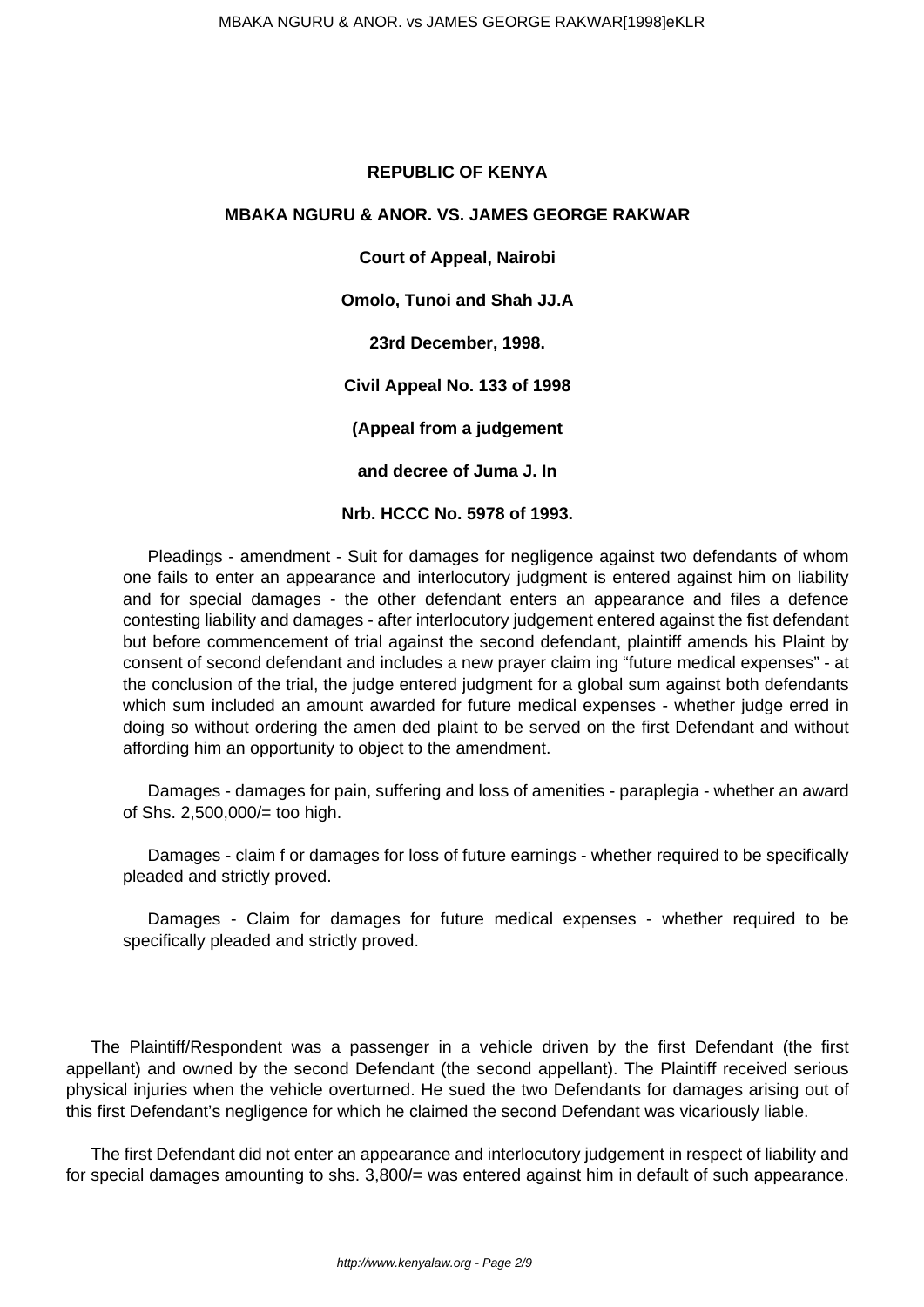The second Defendant entered an appearance and filed its defence by which it denied liability and put the damages in issue. The issues were settled in due course and the suit was thereafter set down for hearing for the determination of the second Defendant's liability and the assessment of damages against both the Defendants.

On the day fixed for the hearing, the plaint was amended by consent of the Plaintiff's and second Defendant's counsel to include the allegation that the vehicle was at the time of the accident in the possession and control of the second Defendant and to include a prayer claiming "Future Medical Expenses". On completion of the hearing, the trial judge entered judgment in favour of the Plaintiff for Shs. 6,793,210 made up as follows:

| 1. General damages for pain, suffering and loss of amenities | Shs. 2,500.000.00 |
|--------------------------------------------------------------|-------------------|
| 2. Loss of future earnings                                   | Shs. 1,943,760.00 |
| 3. Future medical expenses                                   | Shs. 2,349,450.00 |
|                                                              | Shs. 6,793,210.00 |
|                                                              |                   |

The Plaintiff, who was 40 years old at time of the accident, suffered the following injuries:-

i) Paraplegia resulting from a fracture of the T12 thoracic Vertebra with spinal cord damage.

=========

ii) Severed distal phallanx of the left index finger.

iii) cuts on the right cheek and in the right eye brow area.

As a result of these injuries, the Plaintiff suffered from incontinence of urine and stool and had recurrent bed sores, painful back due to implanted hardware, painful involuntary spasms especially on the left lower limb and difficulty in mobility, especially in transferring himself from bed to wheel-chair and vice-versa. His disability was medically assessed at 100%. The Defendants appealed.

### **HELD:-**

i) The trial judge erred in entering judgment in the sum of Kshs. 6,793,210/= against both the Defendants jointly and severally when

some of the Plaintiff's claims were amended and included in his plaint after interlocutory judgement had already been entered against the first Defendant. He should have ordered the amended plaint to be served on the first Defendant before holding him liable for the whole of the judgment amount. Had he done so, the first Defendant would have had an opportunity of objecting thereto. This course was also rendered necessary by reason of the fact that the second Defendant's vicarious liability was dependant on the first defendant's liability both as regards negligence and quantum of damages. However as the above issue was not taken up as a substantive ground of appeal and the second Defendant did not eventually contest the issue of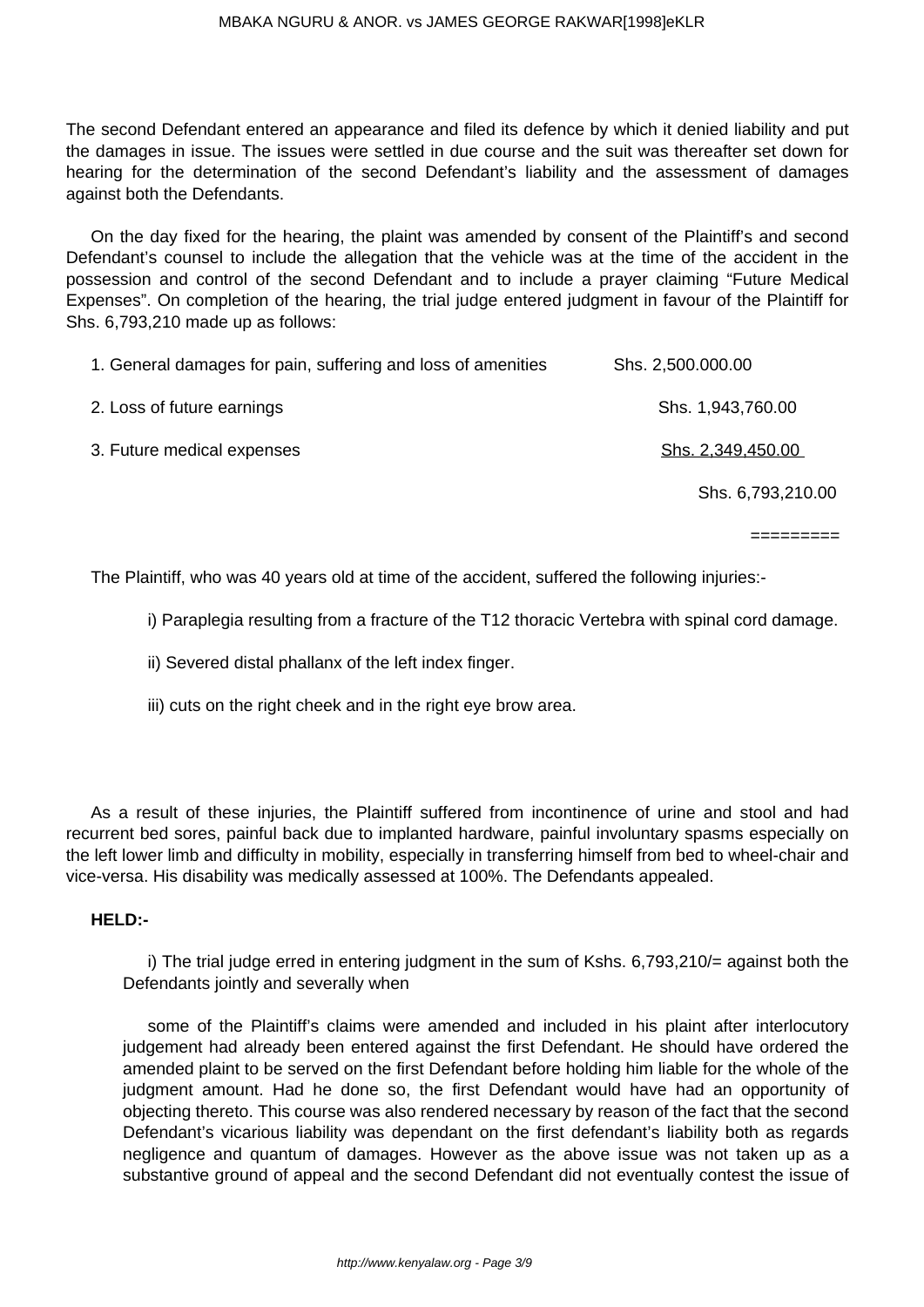vicarious liability, it was not necessary to decide the appeal on this ground.

ii) The amount of Shs. 2,500,000/= by way of damages was so inordinately high that it was appropriate to reduce it to Shs. 1,500,000/=.

iii) The claim for loss of future earnings was a claim for special damages which ought to have been specifically pleaded and strictly proved. Since it was neither pleaded nor proved, the award of Shs. 1,943,760/= would be set aside in its entirety.

iv) Likewise, the claim for future medical expenses was also not pleaded or proved. A mere reference to future medical expenses in a medical report produced at the trial was not sufficient to justify an award. Therefore, the award of Shs. 2,349,450/= for this head of damage would also be set aside in its entirety.

v) The total award of Shs.  $6,7923,210/=$  was therefore reduced to Shs. 1,500,000/=.

Orders accordingly.

Muthoga and Mwiti for the Appellants/Defendants

Owino for the Respondent/Plaintiff.

Cases referred to:

- 1) Assuman Mohamed & Anor. vs Saluro B. Mohamed Civil Appeal No. 30 of 1997
- 2) Kagaragari vs. Aya (1982 -88) I KAR 768
- 3) Salim Zein & Anor. vs. Rose Mulee Mutua Civil Appeal No. 147 of 1994
- 4) Joseph Chege vs.The Attorney General Nrb HCCC No. 6456 of 1992
- 5) Samuel N. Mabasa vs. Abdi Ogle HCCC No. 1581 of 1990 (Nrb)
- 6) Abdi Aziz Abdul vs. Kenya Bus Services Ltd. HCCC 1135 of 1987(Nrb).
- 7) Francis K. Mumu vs. Malaba & Others HCCC No. 1460 of 1990(Nrb)
- 8) Geoffrey Mutuba vs. Marie Kuria & Another HCCC No. 821 of 1991(Nrb)
- 9) Margaret Wanjiku vs. The Attorney General HCCC No. 5602 of 1989(Nrb)
- 10) Cecilia Mwangi vs. Ruth W. Mwangi Civil Appeal No. 251 of 1996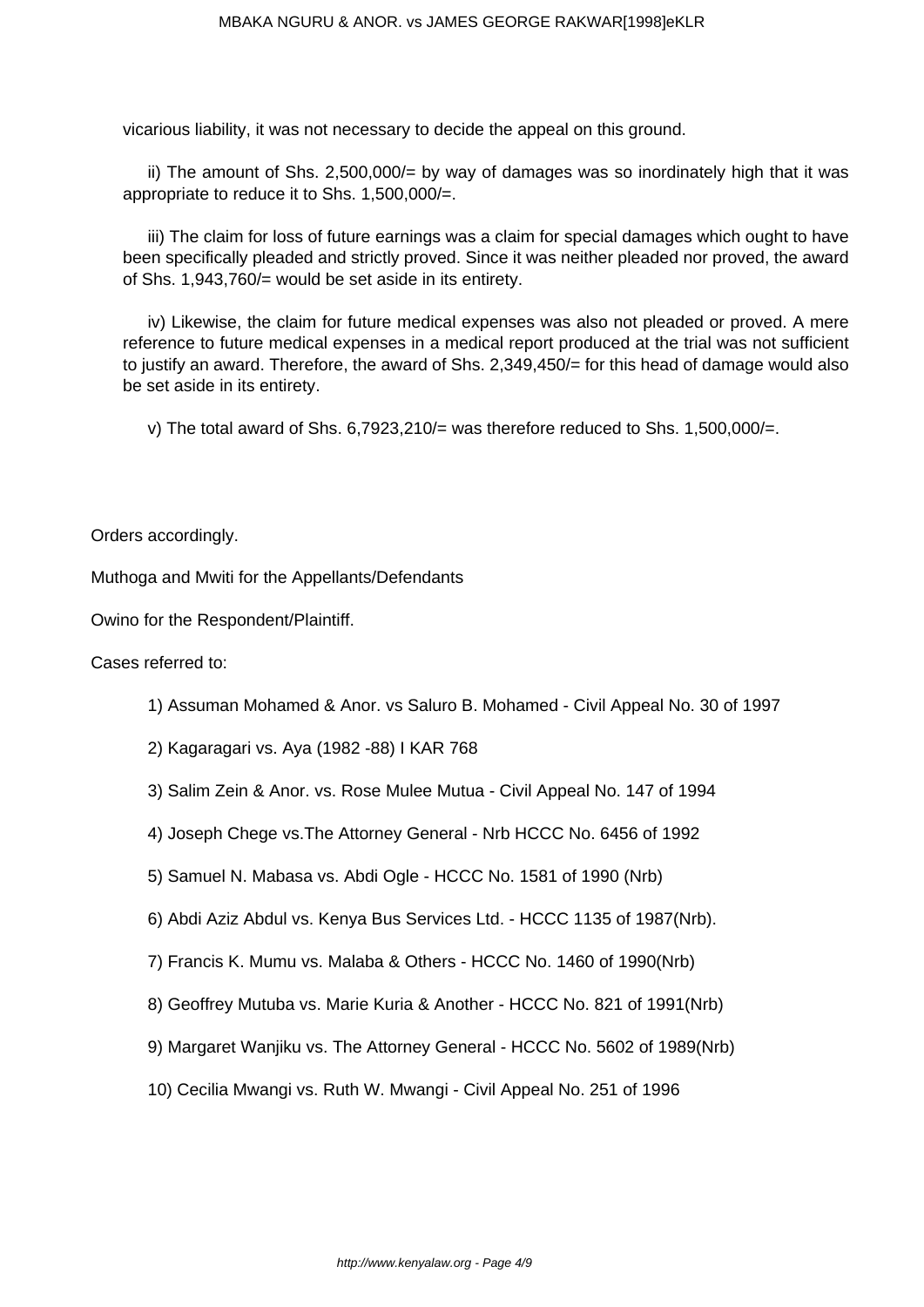# **JUDGEMENT OF THE COURT**

This appeal arises out of a road accident which occurred on 1st of May, 1993 along Mombasa-Nairobi road in Nairobi. For the sake of convenience we will refer to the parties as "the plaintiff" or "the defendants" or "the first defendant" or "the second defendant" as appropriate. The second defendant (Kenya Wildlife Service) was at the material time in charge of or in control of motor vehicle registration number GK 651U and the plaintiff was a passenger therein.

The said vehicle overturned whilst being driven by the first defendant (Mbaka Nguru) as a result of which

the Plaintiff (James George Rakwar) was seriously injured. It is trite law that when a vehicle overturns it is for the driver to explain the reason for such overturning and in the absence of a reasonable explanation, connoting no negligence, the negligence of the driver is presumed. In this case the first defendant, though served with the summons and copy plaint, did not enter an appearance and interlocutory judgment, in default of such appearance, was entered against him on 29th April, 1994. That means judgment was entered against him in respect of liability and special damages in the sum pleaded (Shs. 3,800/=) and the award of costs was to await judgment on assessment of general damages. The interlocutory judgment was against the first defendant only. The second defendant entered appearance and filed a defence on 18th February, 1994. In its defence the second defendant denied liability and put the damages in issue. The issues were settled by the Principal Deputy Registrar, Mr. Njai, on

24th October, 1994 and the suit came up for hearing, after some adjournments, as regards the second defendant's liability and assessment of damages against both the defendants, on 12th June, 1997 and the hearing was concluded, after an adjournment, on 15th October, 1997. Written submissions were then filed and the learned judge (Juma, J) delivered judgment on 11th December, 1997. On 12th June, 1997, the plaint was amended by consent of the plaintiff's and the second defendant's counsel to include the allegation that vehicle GK 651U was at the material time in possession and control of the second defendant and also to include (in the prayers) a prayer in the following words:

"(e) Future Medical Expenses."

The reason why we have set out the sequence of the events relating to the hearing in the superior court is because Mr. Muthoga (who appeared for the appellants - defendants with Mr. Mwiti took issue with the learned judge on his entering judgment jointly and severally against both defendants when some of the claims of the plaintiff were included in the plaint after interlocutory judgment was entered against the first defendant. Mr. Muthoga is right in saying that the plaint as amended should have been served on the first defendant so as to make him liable in respect of the whole judgment. If this lacuna (nonservice on the first defendant of the amended plaint) was properly considered the learned judge would have adjourned the proceedings after ordering the amendments so as to enable the plaintiff to serve the first defendant with the amended plaint who would have then had the opportunity of objecting thereto, if he so wished. Mr. Muthoga's argument is valid as the second defendant's liability is vicarious and such liability would depend on the first defendant's liability both as regards negligence and quantum of damages. However, this issue was not taken up as a substantive ground of appeal and in the circumstances of this case it is not now relevant. The second defendant did not eventually contest the issue of its vicarious liability and fully contested the issue of damages.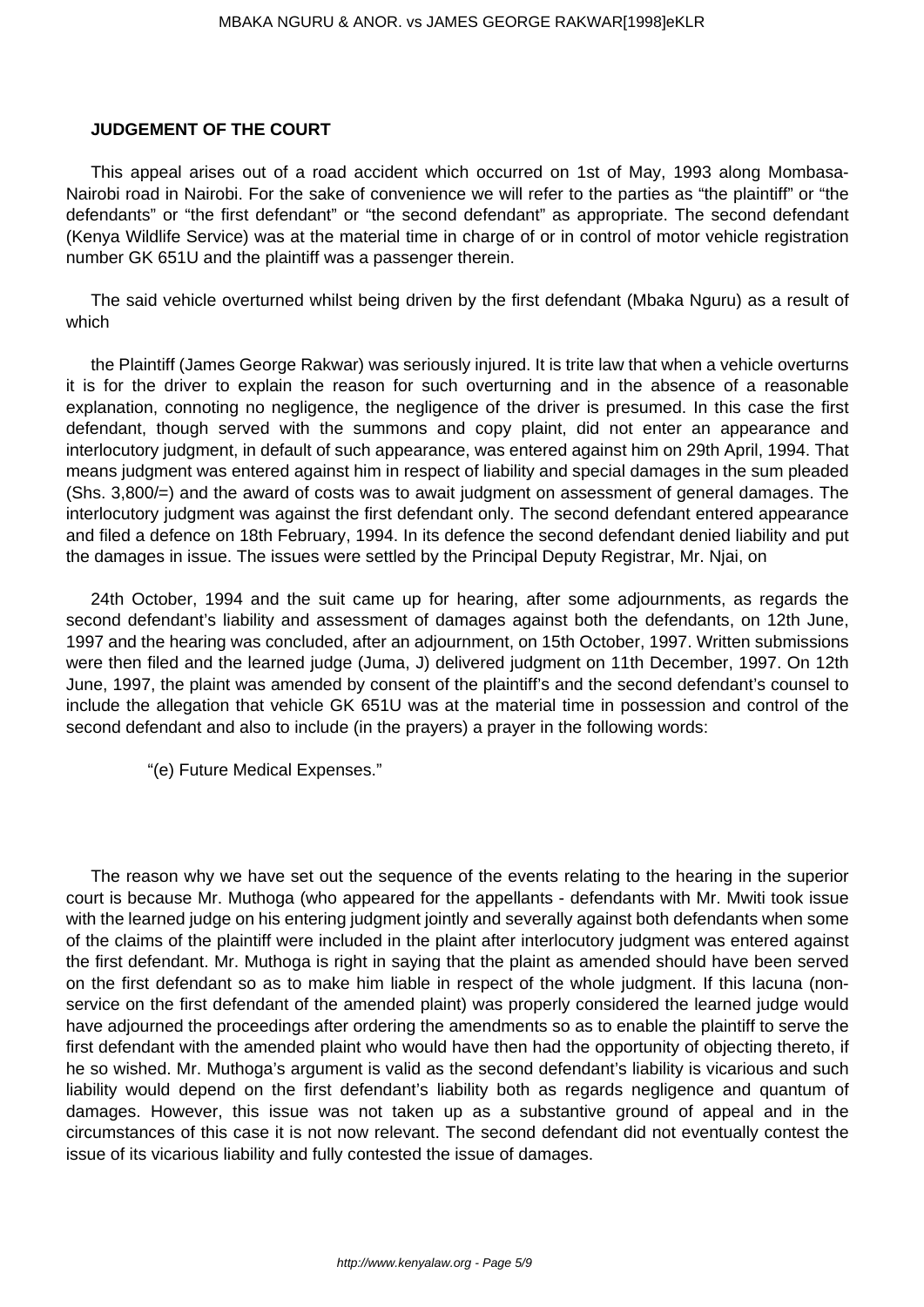This appeal is, primarily and substantially, as Mr. Muthoga pointed out, against the quantum of damages and the propriety in awarding some of the heads of damages. The learned judge made the following awards:

| 1. General damages for pain, suffering and loss of amenities | Shs. 2,500.000.00 |
|--------------------------------------------------------------|-------------------|
| 2. Loss of future earnings                                   | Shs. 1,943,760.00 |
| 3. Future medical expenses                                   | Shs. 2,349,450.00 |
|                                                              | Shs. 6,793,210.00 |

=========

He entered judgment against the defendants jointly and severally in the sum of Shs. 6,784,210/= if the arithmetic was properly done. However, nothing turns on this small difference.

Mr. Muthoga in arguing his first two grounds of appeal attacked the award of Shs. 2,500,000/= in respect of pain, suffering and loss of amenities as being far in excess of what was justifiable having regard to comparable awards in cases involving similar injuries, urging that there must be uniformity in awards. He relied on a passage in the judgment of this court in the case of Ossuman Mohammed & another vs. Saluro Bundit Mohumed, Civil Appeal No. 30 of 1997, (unreported) where this court said, quoting from the case of Kigaragari vs. Aya (1982 - 1988) I KAR 768:

"Damages must be within limits set out by decided cases and also within limits the Kenyan economy can afford. Large awards are inevitably passed on to the members of the public, the vast majority of whom cannot afford the burden, in the form of increased costs for insurance or increased fees."

In pointing out the principles upon which an appellate court may interfere, Mr. Muthoga relied on a passage in Salim Zein and another vs. Rose Mulee Mutua, Civil Appeal No. 147 of 1994 (unreported); The passage reads:

"The Appeal Court must be satisfied either that the judge, in assessing the damages, took into account an irrelevant factor, or left of account a relevant one, or that the amount is so inordinately low or so inordinately high that it must be a wholly erroneous estimate of damage." These are the correct principles and have been followed for many years now. Keeping them in mind we refer to the various authorities relied upon by both counsel in the superior court with regard to the kind of injuries the plaintiff suffered. The injuries were:-

- 1. Paraplegia resulting from a fracture of the T12 thoracic vertebra with spinal cord damage.
- 2. Severed distal phallanx of the left index finger.
- 3. Cuts on the right cheek and in the right eye brow area.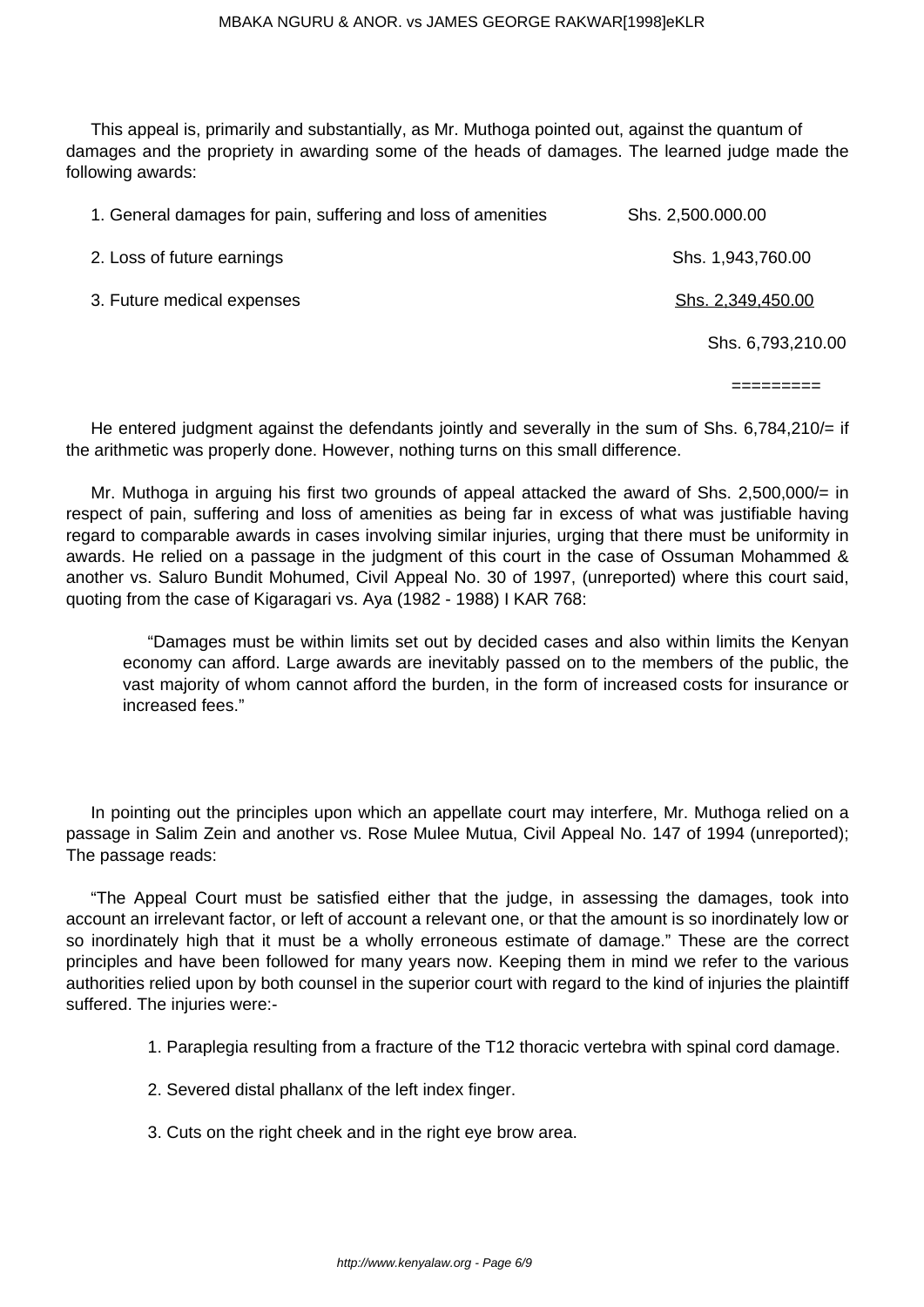As a result of these injuries the plaintiff, who was 40 years of age at the time of the accident, suffered from incontinence of urine and stool and had recurrent bed sores, painful back due to the implanted hardware, painful involuntary muscle spasms especially on left lower limb and difficulty in mobility especially self transfer from bed to wheel chair and vice versa. These are the unchallenged findings of Dr. Audi, a consultant surgeon and traumatologist practising in Nairobi and Professor Ruberti, a consultant neurosurgeon who put the plaintiff's disability at 100%. The cases quoted by counsel in the superior court as well as in this court showing comparable or near comparable injuries are as follows:-

1. Joseph Chege vs. Attorney General Nairobi, HCCC No. 6456, (unreported). For injuries of similar nature (permanent disability being 80%)Mbito, J www.kenyalawreports.or.ke 6 awarded a sum of Shs. 800,000/= for pain suffering and loss of amenities on 30th October, 1997.

2. Samuel Ndiwa Mabasa vs. Abdi Ogle, Nairobi HCCC No. 1581 of 1990 (unreported). For paraplegia and other resultant disabilities, similar to those of the plaintiff in this case, Mwera, J awarded a sum of Shs. 700,000/= for pain and suffering on 22nd July, 1992.

3. Abdi Aziz Abdul vs.Kenya Bus Services Ltd, HCCC NO. 1135 of 1987, (unreported). For similar injuries - paraplegia and resultant disabilities as well as some brain injuries, Butler- Sloss, J awarded a sum of Shs. 800,000/= for pain and suffering and loss of amenities on 22nd May, 1989.

4. Francis Kaguta Mumu vs. Malaba and others, HCCC No. 1460 of 1990. For similar injuries - paraplegia and resultant disabilities, Mwera, J awarded Shs. 900,000/= for pain suffering and loss of amenities, on 18th March, 1993.

5. Geoffrey Mutuba (Minor) vs. Manie Kuria & Another NBI HCCC No.821 of 1991. For paraplegia and resultant disabilities, Mbogholi-Msagha, J awarded a sum of Shs. 2,000,000/= for pain suffering and loss of amenities on 17th April 1993.

6. Margaret Wanjiku & others vs. The Attorney General & another NBI.HCCC No. 5602 of 1989. For paraplegia and resultant disabilities, Mbogholi - Msagha, J awarded a sum of Shs. 1,000,000/= for pain suffering and loss of amenities on 14th March, 1991.

Mr. Owino for the plaintiff laid stress on the above-mentioned Shs. 2,000,000/= awarded in 1993 to justify the award in this case in the sum of shs. 2,500,000/= but he conceded that the Margaret Wanjiku case stood by itself. In the other

cases the award for comparable injuries stood at Shs. 800,000/=to 1,000,000/= for pain suffering and loss of amenities, some four years ago. The Plaintiff in this case has been incapacitated one hundred per cent as a result of the injuries already enumerated by us. The award must however reflect the trend of previous, recent, and comparable awards. Considering the authorities cited and also considering all other relevant factors this court has to take into account, and keeping in mind that the award should fairly compensate the injured within Kenyan conditions and also keeping in mind that the plaintiff is left alone to deal with his problems, his wife having left him, we consider that the learned judge's award of Shs. 2,500,000/= for pain suffering and loss of amenities is so inordinately high that it does not correctly represent the damage suffered. We are mindful of the fact that some of the awards referred to by counsel are not too recent. We assess the general damages for pain suffering and loss of amenities at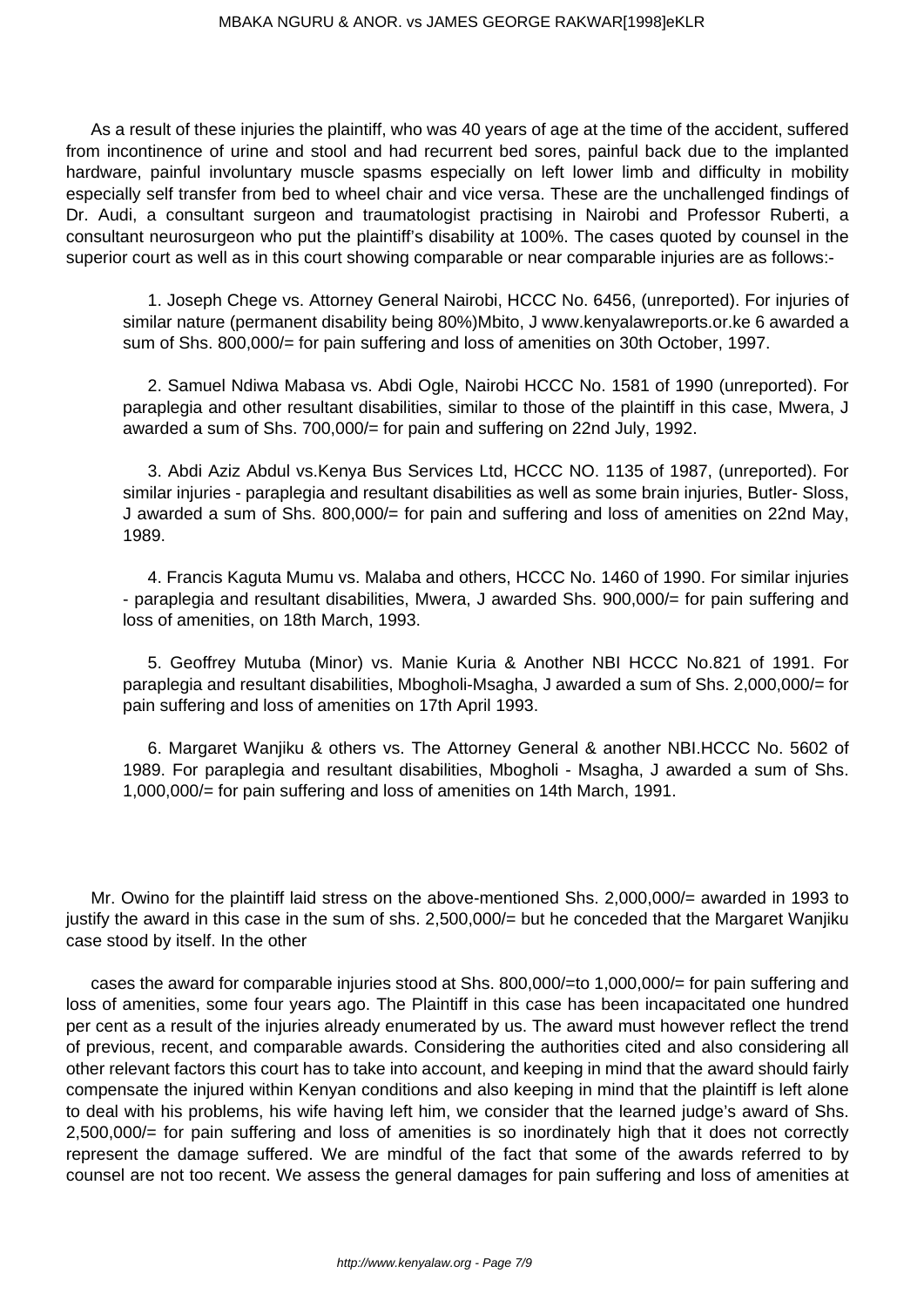Shs. 1,500,000/=. In so doing we note that the plaintiff's injuries are of grievous nature.

We come now to the award of Shs. 1,943,760/= for loss of future earnings. It is noted that such damages were not pleaded. This court in the case of Cecilia Mwangi & Another vs. Ruth W. Mwangi, Civil Appeal No. 251 of 1996, (unreported) said:

"Loss of earning is a special damage claim. It must be specificallypleaded and strictly proved. The damages under the head of "loss of earning capacity" can be classified as general damages but those have also to be proved on a balance of probability. The plaintiff cannot just "throw figures" at the judge and ask him to assess such damages. See the case of Kenya Bus Services Ltd. Vs. Mayende (1991) 2 KAR 232 at page 235 where this court www.kenyalawreports.or.ke 7 referred to the cases of Ali vs. Nyambu t/a Sisera Store, Civil Appeal No. 5 of 1990 (unreported), and Shabani vs.City Council of Nairobi (1985) I KAR 684 and the statement by Lord Goddard C.J. in the case of Bonham Carter vs. Park Ltd (1948) 647 T.L.R. 177 was approved:"

We need not set out here the statement of Lord Goddard C.J. It will suffice to say that Plaintiffs who do not plead their damages properly and who then do not prove the same do so at their own risk. They will not get those damages however sympathetic the court may feel towards them. The rules of pleading and modes of proof must be adhered to. In the absence of any pleading as to damages claimed under this head we are constrained to disallow the whole of that award and we set it aside wholly. We would point out that the learned judge, in any event, in applying a 13 year multiplier for loss of earning capacity, in respect of a 40 year old plaintiff erred. The plaintiff was kept in the employment of the second defendant some four years after the accident with no salary loss. He would have had even more years to work had he not been retrenched along with 600 other employees of the second defendant. If he was not given any lump sum payment for early retirement (we are told he was paid in that behalf) and if his pension had been arrested (which was not the case) then an eight year multiplier would have been appropriate if the claim was properly pleaded.

Mr. Owino for the plaintiff laid stress on the fact that the plaintiff had given evidence as to his loss of earning capacity and the evidence was not challenged. What the plaintiff said was:

Prior to accident I was in charge of Rhino Capturing Unit. My title was assistant warden. On transfer I was to assist the officer in charge. Was there for 8 months then transferred to Mombasa to do administrative work. There for 3 years and then transferred to Kwale since July last year. My job of Assistant Warden translated into Tannest (sic) officer. My job had been advertised. I was not taken. I am still there getting same salary. I agree I should be retired on medical grounds. My basic salary is Shs. 15,575/= per month.

The plaintiff did not even say he was claiming loss of earning capacity damages. Not having pleaded the same and also not having actually claimed the same he is not entitled to any. In fact the loss of earning capacity was really not in issue on the pleadings as well as on the evidence. We do not see how the second defendant's counsel could have cross-examined the plaintiff when there was no such claim pleaded.